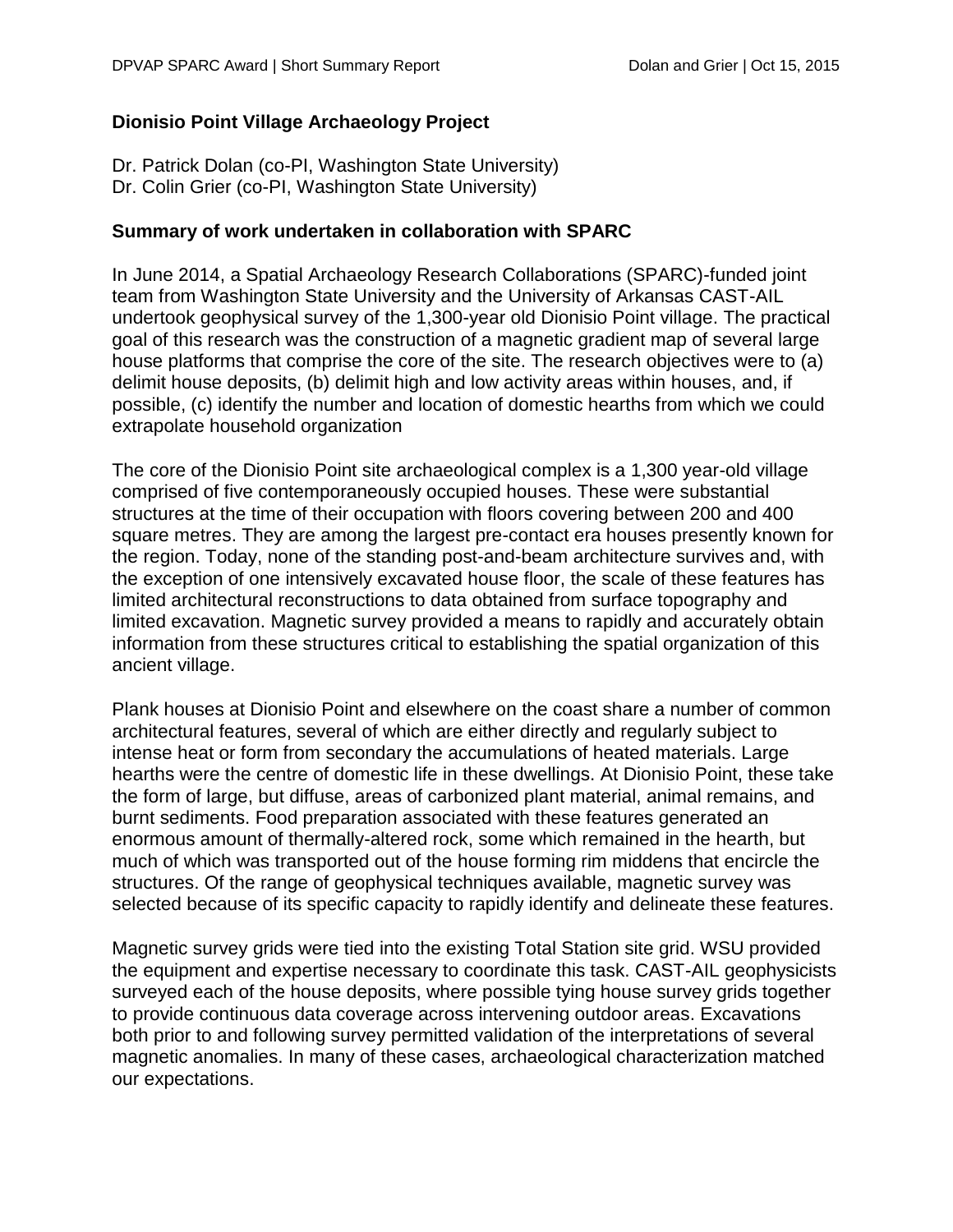Survey of the site took ten full days, in large part because it faced several methodological challenges: the site is forested, the terrain is undulating and in some cases steep, bedrock geology contains iron-rich deposits, and there is some historic period disturbance. In addition to survey of the village deposits the SPARC collaboration developed an approach to data collection that generate fine-grained, high-quality, promising results appropriate to the environments of the Northwest Coast.

# **Summary of Results**

The outcome of the magnetic survey was a magnetic gradient map of the four currently accessible archaeological house floor deposits and several intervening areas. Standing and fallen vegetation precluded access to the fifth, which had previously witnessed intensive excavation and was a low priority target for geophysical data recovery. Survey results fall into three broad categories:

- 1. They confirmed many of our *archaeological interpretations of the position, boundaries, and functions of these structures*, adding considerably to our knowledge of the site.
- 2. They provided *novel, unexpected data on variation in house architecture* across the village, suggesting that some structures were more elaborately organized than others.
- 3. They confirmed that *house features can be identified through geophysical survey*, providing a promising alternative to large-scale excavation of house deposits in the future.

As expected, burnt material generated during the occupation of the houses was visible in the magnetic gradient map of the site. House floor boundaries were reflected in broad bands of highly positive anomalies formed from the accumulation of considerable quantities of burnt materials, the majority of which were thermally-altered rock. Exterior areas were differentiated from high-traffic areas of house floors by the latter's moderately negative values. This was a novel result, as prior to the survey we expected the entire floor to be reasonably positively magnetic as a result of the incorporation of burnt materials. The boundaries of these two zones, one indoor and one outdoor, confirmed our expectations of the size and boundaries of these structures.

Probable and confirmed hearths were reflected in amorphous highly positive magnetic anomalies. In several cases these agglomerated into linear or diffuse features that prevented enumeration and, unfortunately, precluded estimating household size. Nevertheless, the repeated size, position, and orientation of these features across house floors suggests that, in addition to any other functions they served, these were residential structures and the social entities that inhabited them were households. In several cases, magnetic survey identified unusual constellations of highly magnetic features. These have yet to be investigated in detail, but they are suggestive of